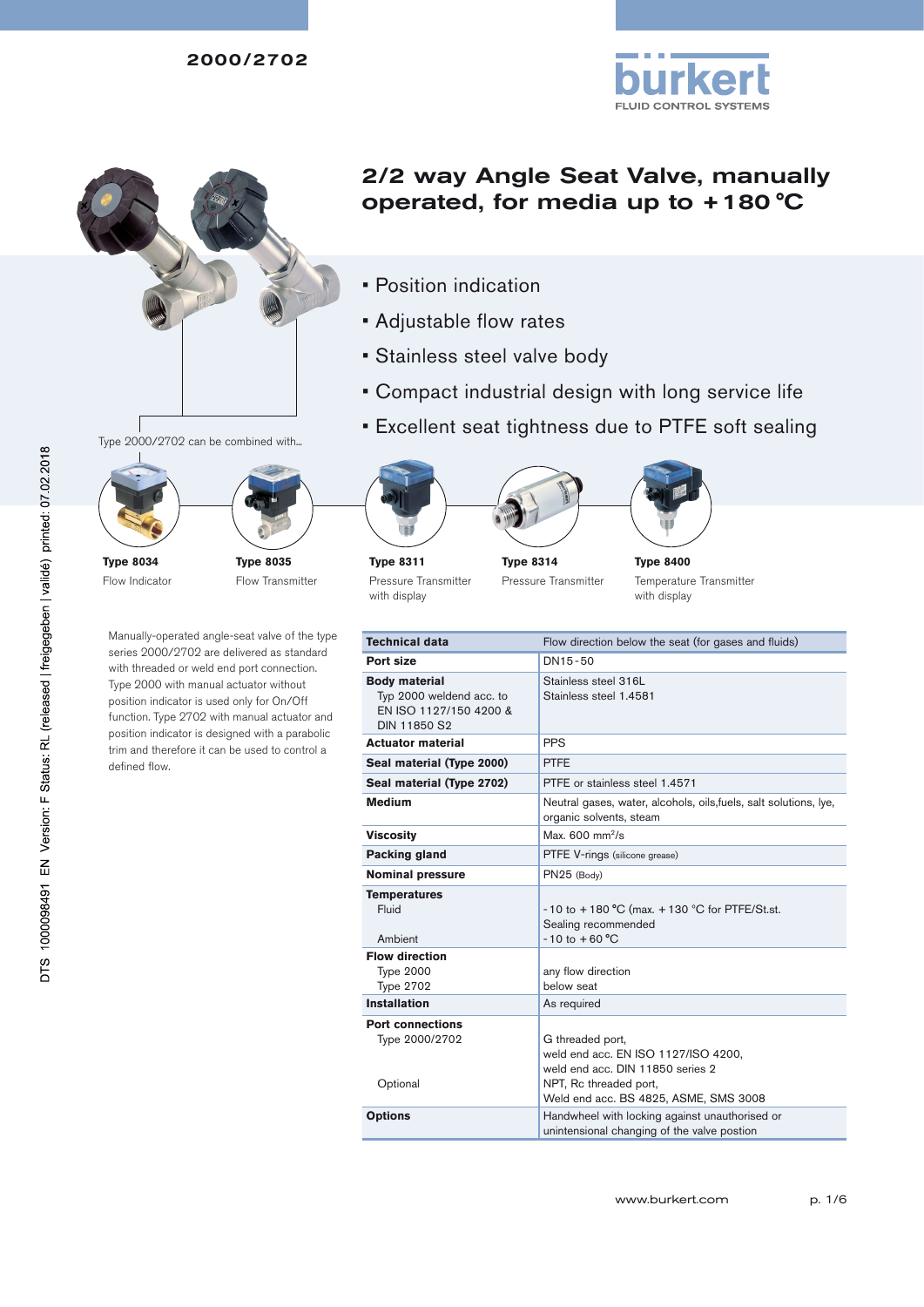

## Materials - Flow rates



#### Type 2000

| 1 Valve body:<br>Weld end acc. to<br>EN ISO 1197/150 4900 &<br>DIN 11850 S2 | 316L<br>1.4581 |
|-----------------------------------------------------------------------------|----------------|
| 2 Seal:                                                                     | PTFF           |
| 3 Pin:                                                                      | 1.4404         |
| 4 Swivel plate:                                                             | 1.4404         |
| 5 Spindle:                                                                  | 1.4404         |
| 6 Wiper:                                                                    | PTFF           |
| 7 Nipple:                                                                   | 1.4404         |
| 8 V-Seals:                                                                  | PTFF           |
| 9 Tube:                                                                     | 1.4404         |
| 10 Torque support:                                                          | PPS            |
| 11 Manual actuator:                                                         | PPS            |
| (without position indicator)                                                |                |

| $K_{v}$ value |                              |
|---------------|------------------------------|
| <b>DN</b>     | $K_{vs}$ [m <sup>3</sup> /h] |
| 15            | 4.5                          |
| 20            | 10                           |
| 25            | 20                           |
| 32            | 28                           |
| 40            | 42                           |
| 50            | 55                           |



# Type 2702

| 1 Valve body:             | 316L                                                 |                 |                                 |                   |
|---------------------------|------------------------------------------------------|-----------------|---------------------------------|-------------------|
| 2 Seal:                   | PTFE (not applicable for 316 L seat sealing version) |                 |                                 |                   |
| 3 Pin:                    | 1.4310                                               | $K_{vs}$ -value |                                 |                   |
| 4 Parabolic trim:         | 1.4571                                               |                 |                                 |                   |
| 5 Spindle:                | 1.4404                                               | <b>DN</b>       | $K_{vs}$<br>[m <sup>3</sup> /h] | <b>Min.Stroke</b> |
| 6 Wiper:                  | <b>PTFE</b>                                          |                 |                                 | [mm]              |
| 7 Nipple:                 | 1.4404                                               | 15              | 4.5                             | 12                |
| 8 V-Seals:                | <b>PTFE</b>                                          | 20              | 9                               | 18                |
| 9 Tube:                   | 1.4404                                               | 25              | 15                              | 20                |
| 10 Torque support:        | <b>PPS</b>                                           | 32              | 23                              | 20                |
| 11 Manual actuator:       | <b>PPS</b>                                           | 40              | 33                              | 24                |
| (with position indicator) |                                                      | 50              | 52                              | 26                |
|                           |                                                      |                 |                                 |                   |

| $K_{v}$ values |    | Port size [mm]                |      |      |                |      |                | Stroke [%] |      |      |      |      |      |
|----------------|----|-------------------------------|------|------|----------------|------|----------------|------------|------|------|------|------|------|
| 2702           |    |                               | 5    | 10   | 20             | 30   | 40             | 50         | 60   | 70   | 80   | 90   | 100  |
|                | 15 | Stroke [mm]                   | 0.6  | 1.2  | 2.4            | 3.6  | 4.8            | 6.0        | 7.2  | 8.4  | 9.6  | 10.8 | 12.0 |
|                |    | $K_{v}$ [m <sup>3</sup> /h]   | 0.23 | 0.24 | 0.26           | 0.35 | 0.7            | 1.85       | 2.9  | 3.5  | 4    | 4.3  | 4.5  |
|                | 20 | Stroke [m <sup>3</sup> /h]    | 0.9  | 1.8  | 3.6            | 5.4  | 7.2            | 9.0        | 10.8 | 12.6 | 14.4 | 16.2 | 18.0 |
|                |    | $K_{\nu}$ [m <sup>3</sup> /h] | 0.3  | 0.33 | 0.42           | 0.7  | 2.85           | 5.3        | 6.6  | 7.5  | 8.2  | 8.6  | 9    |
|                | 25 | Stroke [mm]                   | 1.0  | 2.0  | 4.0            | 6.0  | 8.0            | 10.0       | 12.0 | 14.0 | 16.0 | 18.0 | 20.0 |
|                |    | $K_{\nu}$ [m <sup>3</sup> /h] | 0.39 | 0.41 | 0.60           | 1.25 | 4.5            | 8.5        | 10.5 | 12.2 | 13.5 | 14.2 | 15   |
|                | 32 | Stroke [mm]                   | 1.0  | 2.0  | 4.0            | 6.0  | 8.0            | 10.0       | 12.0 | 14.0 | 16.0 | 18.0 | 20.0 |
|                |    | $K_{\nu}$ [m <sup>3</sup> /h] | 0.55 | 0.65 | 0.95           | 1.5  | $\overline{4}$ | 9.3        | 13.8 | 16.5 | 18.8 | 21   | 23   |
|                | 40 | Stroke [mm]                   | 1.3  | 2.0  | 5.2            | 7.8  | 10.4           | 13         | 15.6 | 18.2 | 20.8 | 23.4 | 24   |
|                |    | $K_v$ [m <sup>3</sup> /h]     | 0.65 | 0.85 | 1.5            | 5    | 14             | 20         | 25   | 27   | 30   | 32.5 | 33   |
|                | 50 | Stroke [mm]                   | 1.3  | 2.6  | 5.2            | 7.8  | 10.4           | 13         | 15.6 | 18.2 | 20.8 | 23.4 | 26   |
|                |    | $K_v$ [m <sup>3</sup> /h]     |      | 1.3  | $\overline{2}$ | 5    | 16             | 27         | 34   | 41   | 45   | 49   | 53   |

#### Indication

The value of the position indication is a distance in [mm], in general the actual stroke (distance between valve-seat and seat-seal in mm).



The digit after the vertical line represents 1/10 mm. Per revolution of the handwheel, the vertical position of the valve will change exactly 1.5 mm. For tuning of a well-defined flow rate, please take the chart with the flow rate and the stroke.

#### Flow characteristics

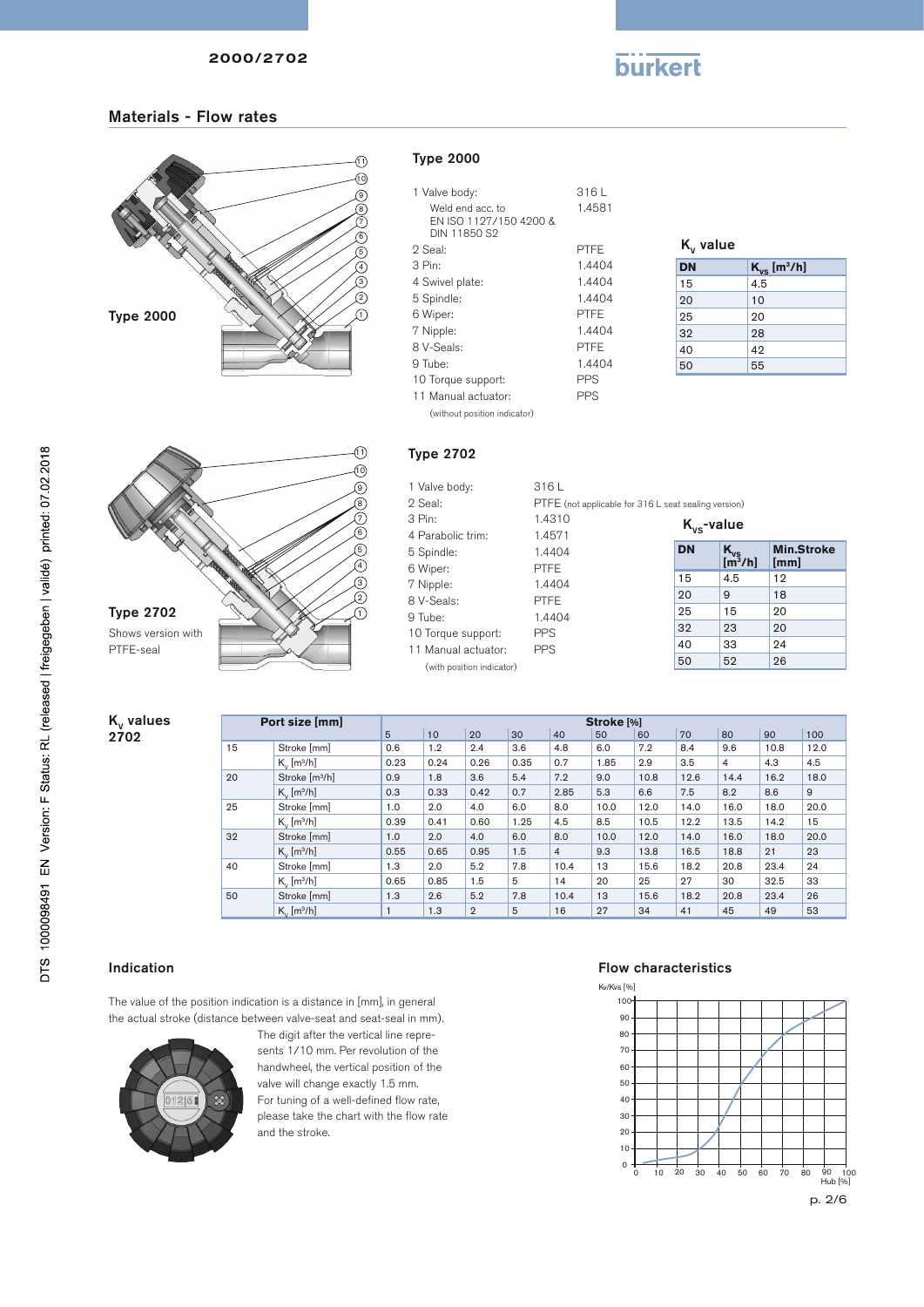

 $\dot{\mathbf{a}}$ 

## Ordering chart for valves (other versions on request)

**Port Size**



**Type 2000** Seat sealing PTFE

Any flow direction

|      | <b>Port Size</b>                                                                    |                                                       |                                        |                  |                |             |
|------|-------------------------------------------------------------------------------------|-------------------------------------------------------|----------------------------------------|------------------|----------------|-------------|
| [mm] | [inch]                                                                              | K <sub>vs</sub> value<br>[m <sup>3</sup> /h]<br>water | operating<br>pressure<br>Max.<br>[bar] | Seal<br>material | Weight<br>[kg] | Article no. |
|      | Type 2000 body with G threaded port (without position indicator)                    |                                                       |                                        |                  |                |             |
| 15   | $1/2$ "                                                                             | 4.5                                                   | $0 - 16$                               | <b>PTFE</b>      | 1.2            | 219720 评    |
| 20   | $3/4$ <sup>11</sup>                                                                 | 10                                                    | $0 - 16$                               | <b>PTFE</b>      | 1.25           | 219721 评    |
| 25   | 1"                                                                                  | 20                                                    | $0 - 16$                               | <b>PTFE</b>      | 1.58           | 219722 评    |
| 32   | $1\frac{1}{4}$                                                                      | 28                                                    | $0 - 10$                               | <b>PTFE</b>      | 2.13           | 219723 评    |
| 40   | $1\frac{1}{2}$                                                                      | 42                                                    | $0 - 10$                               | <b>PTFE</b>      | 2.5            | 219724 评    |
| 50   | 2"                                                                                  | 55                                                    | $0 - 10$                               | <b>PTFE</b>      | 3.72           | 166080 评    |
|      | Type 2000 body with weld end acc. EN ISO 1127/ISO 4200 (without position indicator) |                                                       |                                        |                  |                |             |
| 15   | $1/2$ <sup>11</sup>                                                                 | 4.5                                                   | $0 - 16$                               | <b>PTFE</b>      | 1.2            | 166016 评    |
| 20   | $3/4$ <sup>11</sup>                                                                 | 10                                                    | $0 - 16$                               | <b>PTFE</b>      | 1.25           | 166019 评    |
| 25   | 1"                                                                                  | 20                                                    | $0 - 16$                               | <b>PTFE</b>      | 1.58           | 166072 评    |
| 32   | $1\frac{1}{4}$                                                                      | 28                                                    | $0 - 10$                               | <b>PTFE</b>      | 2.13           | 166075 评    |
| 40   | $1\frac{1}{2}$                                                                      | 42                                                    | $0 - 10$                               | <b>PTFE</b>      | 2.5            | 166078 评    |
| 50   | 2"                                                                                  | 55                                                    | $0 - 10$                               | <b>PTFE</b>      | 3.72           | 166081 评    |
|      | Type 2000 body with weld end acc. DIN 11850 series 2 (without position indicator)   |                                                       |                                        |                  |                |             |
| 15   | $1/2$ <sup>11</sup>                                                                 | 4.5                                                   | $0 - 16$                               | <b>PTFE</b>      | 1.2            | 166017 评    |
| 20   | $3/4$ <sup>11</sup>                                                                 | 10                                                    | $0 - 16$                               | <b>PTFE</b>      | 1.25           | 166020 评    |
| 25   | 1"                                                                                  | 20                                                    | $0 - 16$                               | <b>PTFE</b>      | 1.58           | 166073 评    |
| 32   | $1\frac{1}{4}$                                                                      | 28                                                    | $0 - 10$                               | <b>PTFE</b>      | 2.13           | 166076 评    |
| 40   | $1\frac{1}{2}$                                                                      | 42                                                    | $0 - 10$                               | <b>PTFE</b>      | 2.5            | 166079 评    |
| 50   | 2"                                                                                  | 55                                                    | $0 - 10$                               | <b>PTFE</b>      | 3.72           | 166082 评    |

**Type 2702** Seat sealing PTFE, parabolic plug

Flow direction below seat

| <b>Port Size</b> |                     |                                                       |                                                                                  |                  |                |             |  |
|------------------|---------------------|-------------------------------------------------------|----------------------------------------------------------------------------------|------------------|----------------|-------------|--|
| [mm]             | [inch]              | K <sub>vs</sub> value<br>water<br>[m <sup>3</sup> /h] | operating<br>pressure<br>[bar]<br>Max.                                           | Seal<br>material | Weight<br>[kg] | Article no. |  |
|                  |                     |                                                       | Type 2702 body with G threaded port (with position indicator)                    |                  |                |             |  |
| 15               | $1/2$ "             | 4.5                                                   | $0 - 16$                                                                         | <b>PTFE</b>      | 1.2            | 219725 评    |  |
| 20               | $3/4$ <sup>11</sup> | 9.0                                                   | $0 - 16$                                                                         | <b>PTFE</b>      | 1.25           | 219727 评    |  |
| 25               | 1"                  | 15                                                    | $0 - 16$                                                                         | <b>PTFE</b>      | 1.58           | 219729 评    |  |
| 32               | $1\frac{1}{4}$      | 23                                                    | $0 - 10$                                                                         | <b>PTFE</b>      | 2.13           | 219731 评    |  |
| 40               | $1\frac{1}{2}$      | 33                                                    | $0 - 10$                                                                         | <b>PTFE</b>      | 2.5            | 219733 评    |  |
| 50               | 2"                  | 53                                                    | $0 - 10$                                                                         | <b>PTFE</b>      | 3.72           | 166111 评    |  |
|                  |                     |                                                       | Type 2702 body with weld end acc. EN ISO 1127/ISO 4200 (with position indicator) |                  |                |             |  |
| 15               | $1/2$ <sup>11</sup> | 4.5                                                   | $0 - 16$                                                                         | <b>PTFE</b>      | 1.2            | 166097 逆    |  |
| 20               | $3/4$ <sup>11</sup> | 9.0                                                   | $0 - 16$                                                                         | <b>PTFE</b>      | 1.25           | 166100 逆    |  |
| 25               | 1"                  | 15                                                    | $0 - 16$                                                                         | <b>PTFE</b>      | 1.58           | 166103 评    |  |
| 32               | $1\frac{1}{4}$      | 23                                                    | $0 - 10$                                                                         | <b>PTFE</b>      | 2.13           | 166106 评    |  |
| 40               | $1\frac{1}{2}$      | 33                                                    | $0 - 10$                                                                         | <b>PTFE</b>      | 2.5            | 166109 评    |  |
| 50               | 2"                  | 53                                                    | $0 - 10$                                                                         | <b>PTFE</b>      | 3.72           | 166112 评    |  |
|                  |                     |                                                       | Type 2702 body with weld end acc. DIN 11850 series 2 (with position indicator)   |                  |                |             |  |
| 15               | $1/2$ <sup>11</sup> | 4.5                                                   | $0 - 16$                                                                         | <b>PTFE</b>      | 1.2            | 166098 评    |  |
| 20               | $3/4$ <sup>11</sup> | 9.0                                                   | $0 - 16$                                                                         | <b>PTFE</b>      | 1.25           | 166101 评    |  |
| 25               | 1"                  | 15                                                    | $0 - 16$                                                                         | <b>PTFE</b>      | 1.58           | 166104 更    |  |
| 32               | $1\frac{1}{4}$      | 23                                                    | $0 - 10$                                                                         | <b>PTFE</b>      | 2.13           | 166107 评    |  |
| 40               | $1\frac{1}{2}$      | 33                                                    | $0 - 10$                                                                         | <b>PTFE</b>      | 2.5            | 166110 评    |  |
| 50               | 2"                  | 53                                                    | $0 - 10$                                                                         | <b>PTFE</b>      | 3.72           | 166113 评    |  |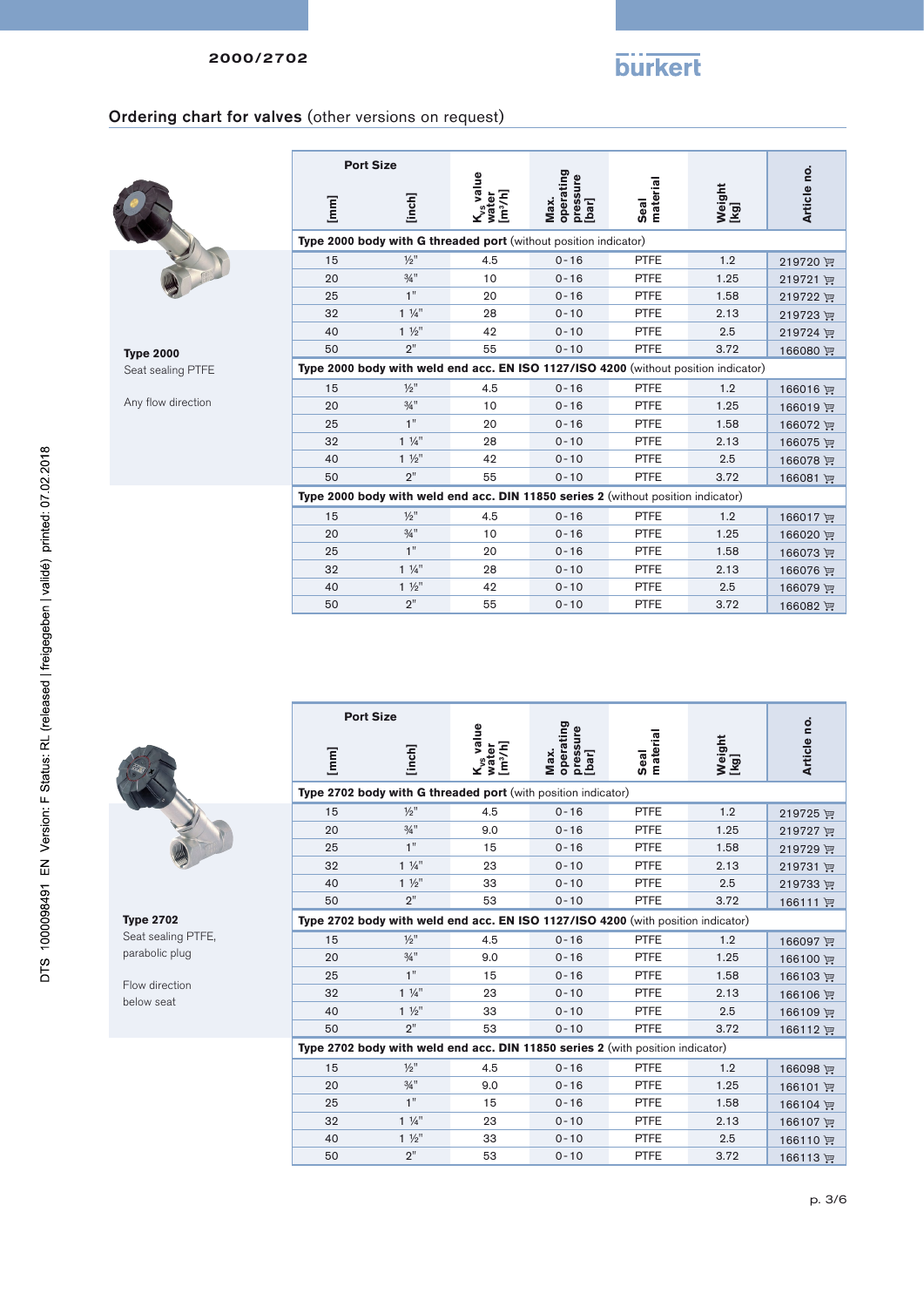# **burkert**

### Ordering chart for valves (other versions on request)



**Type 2702** Seat sealing stainless steel parabolic plug

Flow direction below seat

|      | <b>Port Size</b>                                                                 |                                                    |                                        |                                         |                |             |
|------|----------------------------------------------------------------------------------|----------------------------------------------------|----------------------------------------|-----------------------------------------|----------------|-------------|
| [mm] | [inch]                                                                           | K <sub>vs</sub> value<br>water [m <sup>3</sup> /h] | operating<br>pressure<br>[bar]<br>Max. | (parabolic<br>trim)<br>material<br>Seal | Weight<br>[kg] | Article no. |
|      | Type 2702 body with G threaded port (with position indicator)                    |                                                    |                                        |                                         |                |             |
| 15   | $1/2$ <sup>11</sup>                                                              | 4.5                                                | $0 - 16$                               | 1.4571                                  | 1.2            | 219726      |
| 20   | $3/4$ <sup>11</sup>                                                              | 9.0                                                | $0 - 16$                               | 1.4571                                  | 1.3            | 219728 评    |
| 25   | 1"                                                                               | 15                                                 | $0 - 16$                               | 1.4571                                  | 1.6            | 219730 评    |
| 32   | $1\frac{1}{4}$                                                                   | 23                                                 | $0 - 10$                               | 1.4571                                  | 2.1            | 219732 评    |
| 40   | $1\frac{1}{2}$                                                                   | 33                                                 | $0 - 10$                               | 1.4571                                  | 2.5            | 219734 评    |
| 50   | 2"                                                                               | 53                                                 | $0 - 10$                               | 1.4571                                  | 3.7            | 166129 评    |
|      | Type 2702 body with weld end acc. EN ISO 1127/ISO 4200 (with position indicator) |                                                    |                                        |                                         |                |             |
| 15   | $\frac{1}{2}$ <sup>11</sup>                                                      | 4.5                                                | $0 - 16$                               | 1.4571                                  | 1.2            | 166115 评    |
| 20   | $3/4$ <sup>11</sup>                                                              | 9.0                                                | $0 - 16$                               | 1.4571                                  | 1.3            | 166118 评    |
| 25   | 1"                                                                               | 15                                                 | $0 - 16$                               | 1.4571                                  | 1.6            | 166121 评    |
| 32   | $1\frac{1}{4}$                                                                   | 23                                                 | $0 - 10$                               | 1.4571                                  | 2.1            | 166124 评    |
| 40   | $1\frac{1}{2}$                                                                   | 33                                                 | $0 - 10$                               | 1.4571                                  | 2.5            | 166127 评    |
| 50   | 2"                                                                               | 53                                                 | $0 - 10$                               | 1.4571                                  | 3.7            | 166130 评    |
|      | Type 2702 body with weld end acc. DIN 11850 series 2 (with position indicator)   |                                                    |                                        |                                         |                |             |
| 15   | $\frac{1}{2}$                                                                    | 4.5                                                | $0 - 16$                               | 1.4571                                  | 1.2            | 166116 评    |
| 20   | $3/4$ <sup>11</sup>                                                              | 9.0                                                | $0 - 16$                               | 1.4571                                  | 1.3            | 166119 评    |
| 25   | 1"                                                                               | 15                                                 | $0 - 16$                               | 1.4571                                  | 1.6            | 166122 评    |
| 32   | $1\frac{1}{4}$                                                                   | 23                                                 | $0 - 10$                               | 1.4571                                  | 2.1            | 166125 厘    |
| 40   | $1\frac{1}{2}$                                                                   | 33                                                 | $0 - 10$                               | 1.4571                                  | 2.5            | 166128 评    |
| 50   | 2"                                                                               | 53                                                 | $0 - 10$                               | 1.4571                                  | 3.7            | 166131 评    |
|      |                                                                                  |                                                    |                                        |                                         |                |             |

The manual actuator of Type 2000 and 2702 can also be combined with different globe valve bodies (on request)

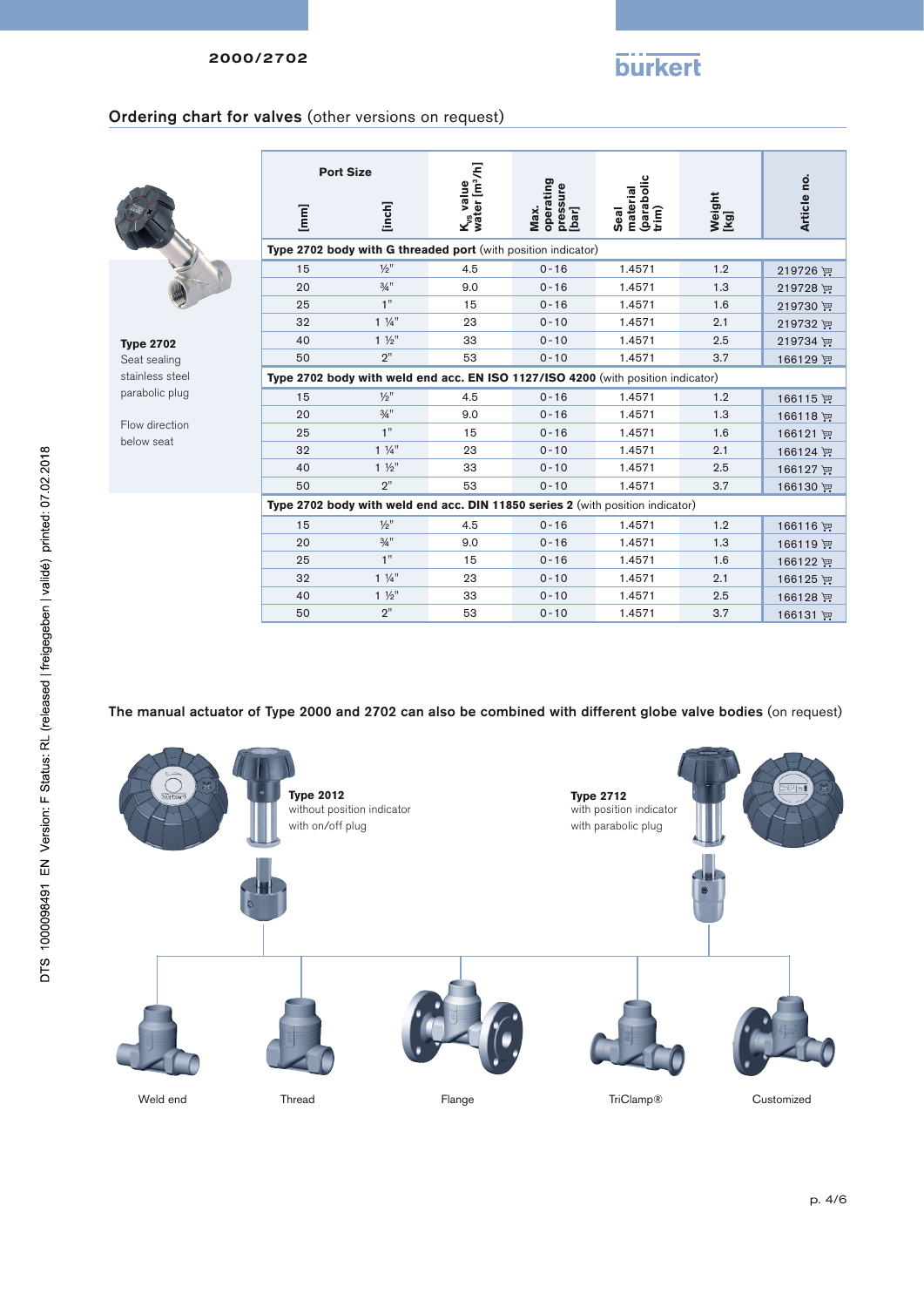

## Dimensions [mm]



| All<br>bodies<br>orifice |     |       | All threaded ports G thread |                                 |    | <b>NPT thread</b><br><b>Rc thread</b> |      |                                  | All weld end<br>bodies |     |          | <b>EN ISO 1127/</b><br><b>ISO 4200</b> |      |                | <b>DIN 11850 S2</b> |    |                 |                 |
|--------------------------|-----|-------|-----------------------------|---------------------------------|----|---------------------------------------|------|----------------------------------|------------------------|-----|----------|----------------------------------------|------|----------------|---------------------|----|-----------------|-----------------|
| [mm]                     | A   | B     | н                           | ØD                              | C  | ØD                                    | C    | ØD                               | C                      | M   | $\Omega$ | н                                      | ØD   | S              | C                   | ØD | S               | $\mathbf c$     |
| 15                       | 65  | 78    | 153.6                       | $G\frac{1}{2}$                  | 14 | NPT $\frac{1}{2}$                     | 13.7 | $Rc\frac{1}{2}$                  | 13.2                   | 100 | 186.2    | 152.2                                  | 21.3 | 1.6            | 5                   | 19 | 1.5             | 6               |
| 20                       | 75  | 180   | 152.9                       | G <sup>3</sup> / <sub>4</sub>   | 16 | NPT <sub>34</sub>                     | 14.0 | Rc <sup>3</sup> / <sub>4</sub>   | 14.5                   | 115 | 190.5    | 151.5                                  | 26.9 | 1.6            | 5                   | 23 | .5 <sub>1</sub> | 6               |
| 25                       | 90  | 188   | 158.8                       | G 1                             | 18 | NPT <sub>1</sub>                      | 16.8 | Rc 1                             | 16.8                   | 130 | 198.0    | 55.0                                   | 33.7 | $\overline{2}$ | 8                   | 29 | 1.5             | $10-10$         |
| 32                       | 110 | 201   | 165.0                       | G<br>$\frac{1}{4}$              | 20 | NPT <sub>1</sub><br>$\frac{1}{4}$     | 17.3 | $\frac{1}{4}$<br>Rc <sub>1</sub> | 19.1                   | 145 | 210.0    | 165                                    | 42.4 | $\overline{2}$ | 8                   | 35 | 1.5             | 6               |
| 40                       | 120 | 211   | 175.6                       | G <sub>1</sub><br>$\frac{1}{2}$ | 22 | NPT $1\frac{1}{2}$                    | 17.3 | $\frac{1}{2}$<br>Rc <sub>1</sub> | 19.1                   | 160 | 218.2    | 169.2                                  | 48.3 | $\overline{2}$ | 8                   | 41 | 1.5             | 10 <sup>1</sup> |
| 50                       | 150 | 239.1 | 194.1                       | G <sub>2</sub>                  | 24 | NPT <sub>2</sub>                      | 17.6 | Rc <sub>2</sub>                  | 23.4                   | 175 | 235.6    | 185.6                                  | 60.3 | 2.6            | 12                  | 53 | 6.5             | 10 <sup>1</sup> |

Other valve bodies on request